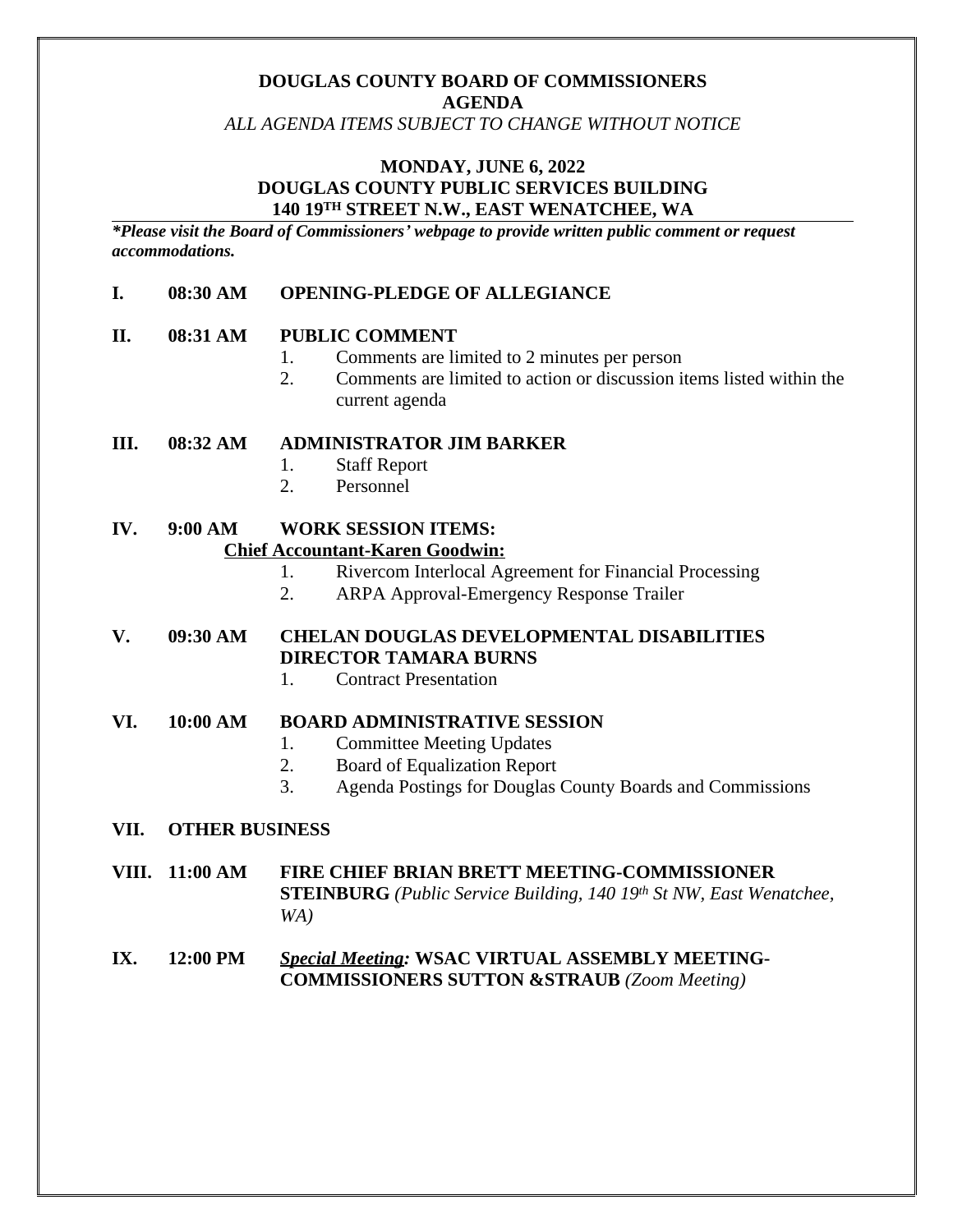#### **TUESDAY, JUNE 7, 2022 DOUGLAS COUNTY COURTHOUSE COMMISSIONERS CHAMBER, 203 RAINIER, WATERVILLE, WA**

*\*Please visit the Board of Commissioners' webpage to provide written public comment or request accommodations.*

## **I. 08:30 AM OPENING-PLEDGE OF ALLEGIANCE**

#### **II. 08:31 AM PUBLIC COMMENT**

- 1. Comments are limited to 2 minutes per person
- 2. Comments are limited to action or discussion items listed within the current agenda

#### **III. 08:32 AM ADMINISTRATOR JIM BARKER**

- 1. Staff Report
- 2. Personnel

#### **IV. 09:00 AM PUBLIC HEARING TLS 22-24A** 1. Ordinance TLS 22-06-24B to amend Douglas County Code 14.98.277 for Alternative Energy

#### **V. 09:15 AM PUBLIC HEARING TLS 22-25A**

1. Ordinance TLS 22-07-25B to amend Douglas County Code 18.16.080 for Yards and Setbacks

# **VI. 09:30 AM TRANSPORTATION AND LAND SERVICES**

#### **Transportation:**

# 1. **Action Items:**

Resolution TLS 22-21B-Franchise Agreement Chelan Douglas Regional Port Authority *held over from 5.31.22*

# 2. **Discussion Items:**

General Updates

#### **Land Services:**

1. **Action Items:**

No Action Items

# 2. **Discussion Items:**

General Update

#### **VII. 10:00 AM PUBLIC HEARING CE 22-29A&TLS 22-27A**

1. Resolution CE 22-29A & TLS 22-27A the Final Order for Douglas County Surplus Inventory

#### **VIII. CONSENT AGENDA**

- 1. Vouchers
- 2. Minutes
- 3. Resolution CE 22-30 Appointment of Gary McLeod to Civil Service Board
- 4. Fair Contracts
- 5. Payroll Approval

#### **IX. OTHER BUSINESS**